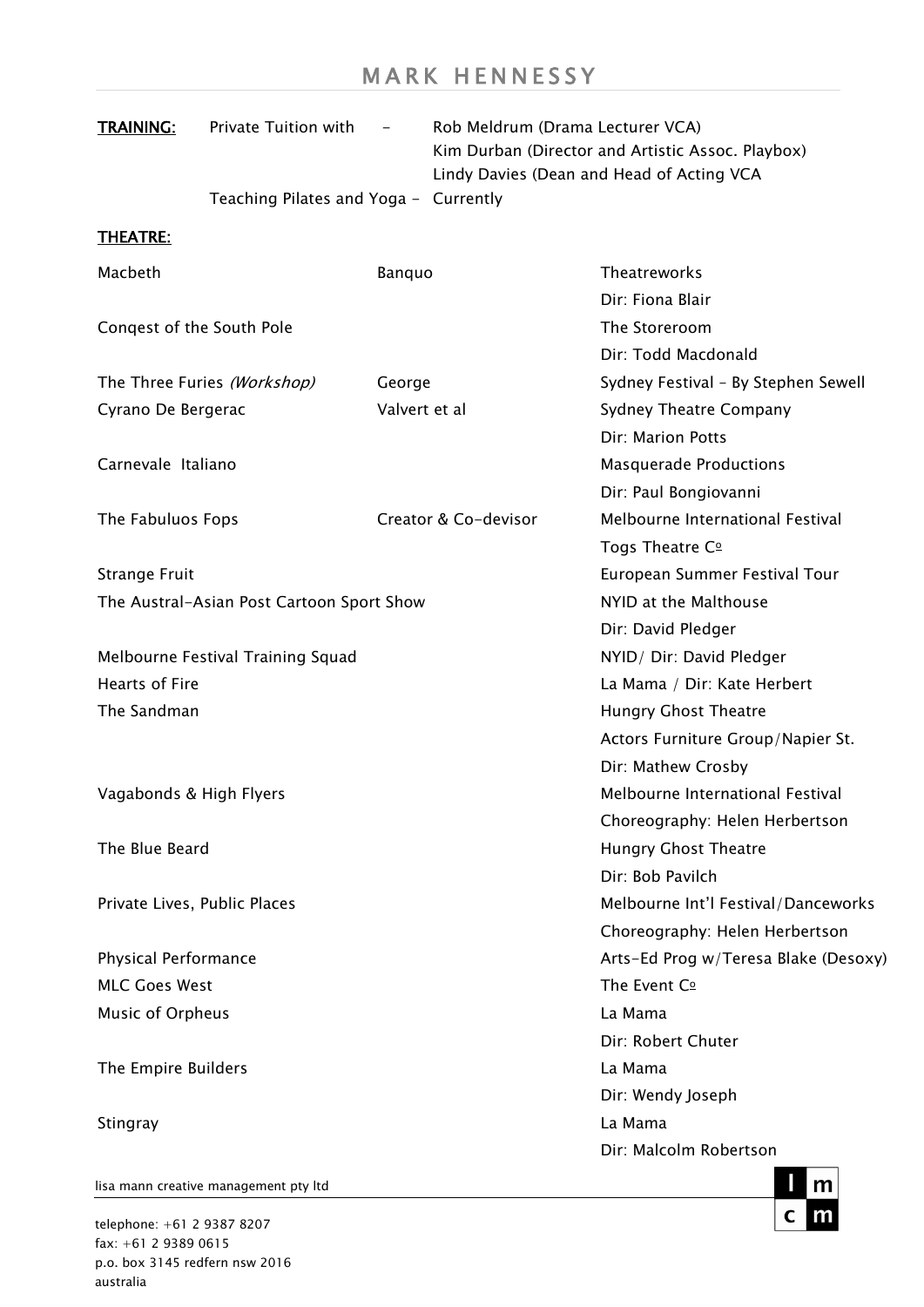## TELEVISION:

| The Housemate                                  | Henry                         | ABC   Princess Pictures            |  |
|------------------------------------------------|-------------------------------|------------------------------------|--|
|                                                |                               | Dir. Hayden Mustica                |  |
| City Homicide                                  | Senior Sgt Cotton             | Seven Network (Ops) Ltd            |  |
| Blue Heelers (Andy Briar)                      |                               | West Street Prod Nº 7 Pty Ltd      |  |
|                                                |                               | Dir: Chris Langman                 |  |
| The Unmaking Of the Austral-Asian Post Cartoon | <b>NYID Performance Group</b> |                                    |  |
| -Sports Edition                                |                               | Dir: David Pledger                 |  |
| Backberner                                     | Francis Rudder/Greenie        | Crackerjack Productions Pty Ltd    |  |
| Home & Away                                    | John                          | Amalg. TV. Services Pty Ltd        |  |
| <b>Blue Heelers</b>                            | Robert Cruikshank             | West Street Productions/ Channel 7 |  |
|                                                |                               | Dir: Roger Hodgman                 |  |
| <b>All Saints</b>                              | Rescue Leader                 | Channel Seven, Sydney              |  |
|                                                |                               | Dir: Scott Feeney                  |  |
| Halifax FP                                     |                               | Simpson Le Mesurier                |  |
|                                                |                               | Dir: Brendan Maher                 |  |
| Phoenix                                        |                               | ABC TV / Dir: Kate Woods,          |  |
|                                                |                               | Michael Carson & Mark Callan       |  |
| <b>Police Rescue</b>                           |                               | Southern Star Xanadu               |  |
|                                                |                               | Dir: Michael Carson                |  |
| The Henderson Kids                             |                               | <b>Crawford Productions</b>        |  |
|                                                |                               | Dir: Paul Maloney, Chris Langman   |  |
| Zoo Family                                     |                               | <b>Crawford Productions</b>        |  |
|                                                |                               | Dir: Mark deFriest                 |  |
| Prime Time                                     |                               | <b>Crawford Productions</b>        |  |
|                                                |                               | Dir: Gary Conway                   |  |
| The Flying Doctors                             |                               | <b>Crawford Productions</b>        |  |
|                                                |                               | Dir: Rob Stewart                   |  |
| In Between                                     |                               | SBS / Open Channel                 |  |
|                                                |                               | Dir: Chris Warner, Mandy Smith     |  |
| FILM:                                          |                               |                                    |  |
| <b>River Street</b>                            |                               | House & Moorhouse Films            |  |
|                                                |                               | Dir: Tony Mahood                   |  |
| Double Take                                    |                               | <b>RMIT</b>                        |  |

Suburban Sunset Swinburne



Dir: Adel Daniella

Dir: Douglas Brooks